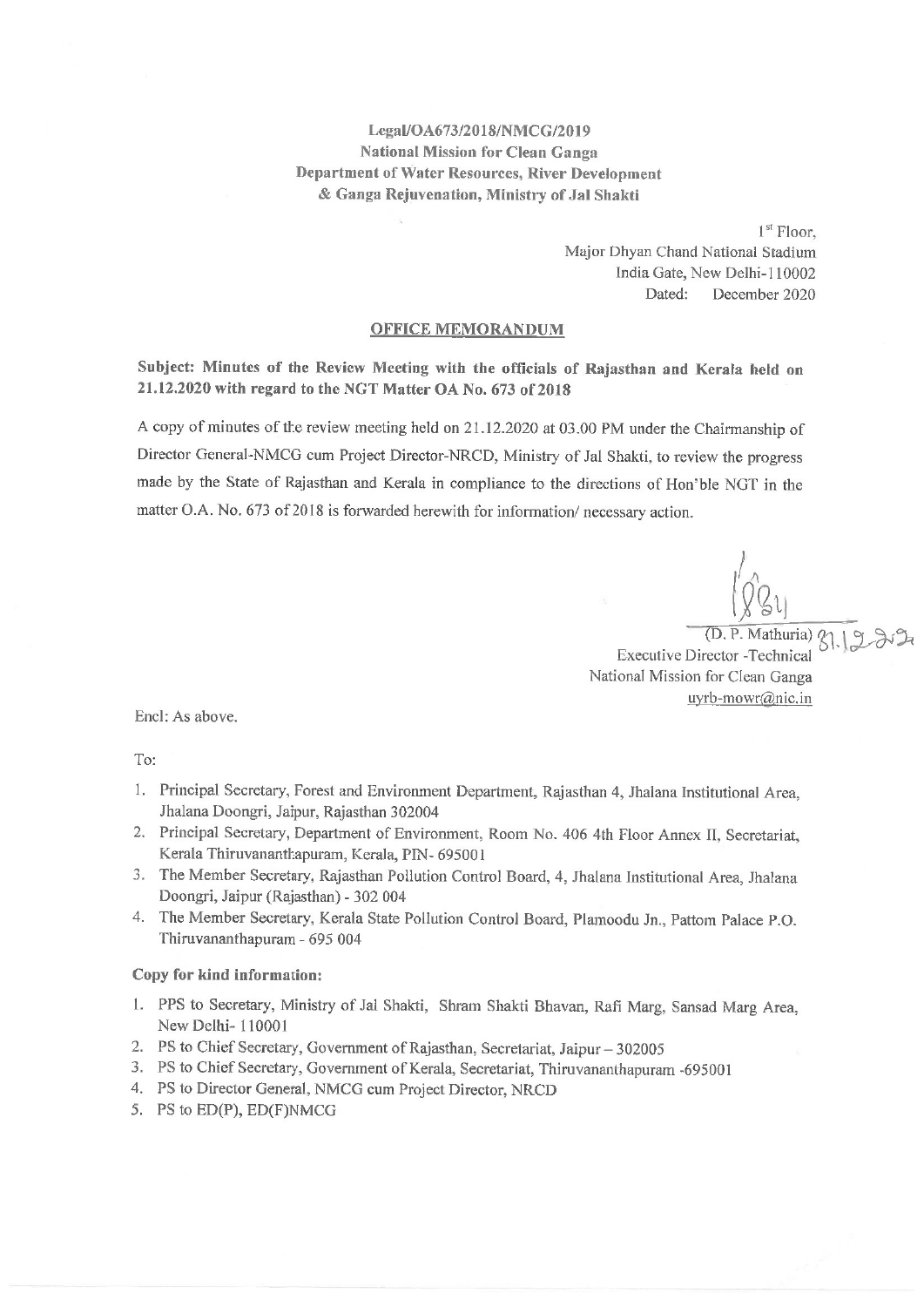## **Minutes of the review meeting held with Rajasthan and Kerala on 21.12.2020 through Video Conferencing in the NGT matter OA No. 673 of 2018**

A meeting was held through Video Conferencing with the officials of Rajasthan and Kerala on 21.12.2020 at 03.00 PM in Conference Room, NMCG under the Chairmanship of Director General, NMCG. List of participants present in the meeting is at *Annexure-I.*

Director General, NMCG welcomed all participants and informed that due to inadequacies and discrepancies in the data being submitted by the two States, a separate meeting is being taken with them for discussing the issues in detail. The States were directed to submit accurate data in their MPRs as the same is being incorporated in the Quarterly Reports being submitted to NGT by NMCG.

# **Rajasthan**

1. Senior Solid Waste Management Specialist, NMCG informed that as per the latest MPR submitted by Rajasthan, there is a sewage generation of around 1500 MLD in the State, for which there exist 72 STPs with treatment capacity of 979 MLD (65% of generation) and having a capacity utilization of 419 MLD (43%). 12 STPs are found to be nonoperational and 38 STPs are non-complying to the norms. 72 STPs of 522.70 MLD are also under construction. There are 1428 water polluting industries in the State, of which 1167 industries are having ETPs. There are also 16 CETPs in the State, to which 4618 industries are connected. Of the 16 CETPs, 11 CETPs are complying and 5 are noncomplying. The State generates 6500 TPD of municipal solid waste, 100 % door to door collection is being achieved, 947 TPD centralized processing plants are operational and a 450 TPD Material Recovery Facility is existing. Plants of 2337 TPD are under construction and plants of 760 TPD are under planning stage. Further, it was informed that the State has submitted the State Dossier recently on 18.12.2020.

The major issues remain poor utilization capacity of the existing infrastructure, nonfunctioning and non-compliance of the STPs & CETPs, and incremental progress made with regards to the on-going and proposed projects not bring provided in the MPRs. Projects for establishment of additional solid waste processing plants also need to be expedited. With regards to the 'Kota Sewerage Project' sanctioned for Rs. 149.57 crore in October, 2009 under NRCP, the contract has been terminated (57% progress) and the escalated cost for remaining works is Rs. 258.40 crore, for which clarifications has been provided by the State on 9.12.2020 and are under examination for revision in sanctioned cost. There is an improvement in house service connections, as earlier 43% households were remaining to be connected, which has now reduced to 39%.

- 2. Executive Director (Technical), NMCG informed that there exists a gap in sewage treatment capacity in many cities across the State, which needs to be filled.
- 3. Secretary, LSG, Rajasthan informed that 78 STPs with treatment capacity of 996 MLD exist in the State. It was informed that there has been improvement in sewage treatment and solid waste management in the past 2 years and work of STPs and sewer connections is in progress in many cities, which are expected to be completed within the next 2 years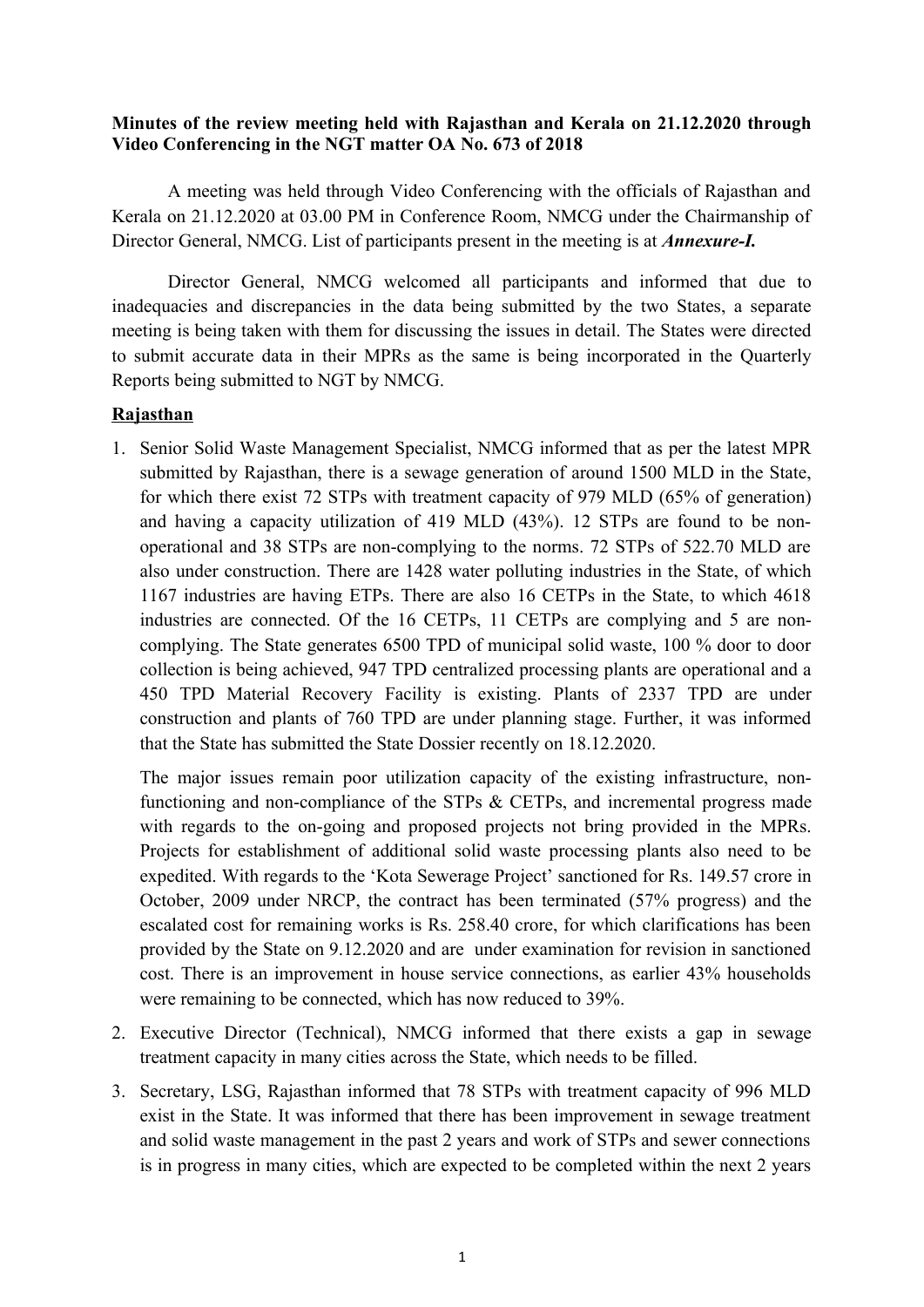and shall lead to increase in treatment and utilization capacity. There are 70 STPs under construction. Further, the State is awaiting sanctioning of projects under Swach Bharat Mission 2, FSSM is being explored, and of the 12 STPs said to be non-operational, few STPs are under trial and shall be commissioned shortly. It was agreed that the State Government shall provide details of house sewer connections and their completion timeline within 10 days. With regards to online monitoring, it was informed that the same shall be made operational by January, 2021.

- 4. Director General, NMCG suggested that STP wise review needs to be done at State Level regularly, especially STPs having utilization capacity less than 50%, and measures to improve the utilization capacity may be taken. Further, house sewer connections and I&D need to be ensured. With regards to a high number of non-complying STPs, it was suggested that the State may undertake condition assessment of the existing STPs, which will help in identifying the issues for non-compliance of the plants. Subsequently, action plan for rectification of the issues needs to be prepared and the State Government should implement the same.
- 5. Secretary, Environment, Rajasthan informed that as per the latest monitoring reports, 32 existing STPs have been found to be non-complying to the discharge norms.
- 6. Secretary, LSG, Rajasthan informed that land has been allotted for establishment of solid waste processing facility at Jhunjhunu. For SWMF at Bikaner, contract has been terminated and new tender is to be floated, while for SWMF at Sikar, IL&FS is being persuaded to restart the work.
- 7. Director (Technical), NMCG informed that subsequent to the last review meeting with the State in October 2020, a letter was sent to the State requesting additional information and their response has been received, which is being reviewed and shall be processed shortly. As there is huge escalation in project cost, therefore the same shall be sent for appraisal by the TPA.
- 8. Chief Engineer, Rajasthan Pollution Control Board informed that upgradation works of the CETPs is in progress and these shall be completed within a year.

## **Kerala**

1. Executive Director (Technical), NMCG informed that as per the latest MPR submitted by the State, the estimated sewage generation in urban areas is 317 MLD and in rural area is 875 MLD. There are 13 common STPs of 124.145 MLD existing, of which 1 STP of 3 MLD yet to be made functional. These STPs are treating 91.125 MLD (73%) of sewage. 3 common FSTPs of 0.21 MLD are existing, of which 1 FSTP of 0.01 MLD is yet to be made functional. State needs to provide compliance status of these STPs and FSTPs in the MPR. 9 STPs of 32.18 MLD and 4 FSTPs/ Septage plants of 0.4 MLD are under construction or work has been awarded. 26 STPs of 58.26 MLD and 8 FSTPs/ Septage plants of 0.97 MLD are proposed. Many of these projects are retendered many times, probably due to over or under estimation of the DPRs. Even after completion of the projects, a huge gap will remain between sewage generation and treatment in the State. There are 21 rivers identified as Polluted River Stretches (Priority I - 1, IV - 5, V – 15). There are 1401 water polluting industries in the State generating 156.3 MLD of effluent.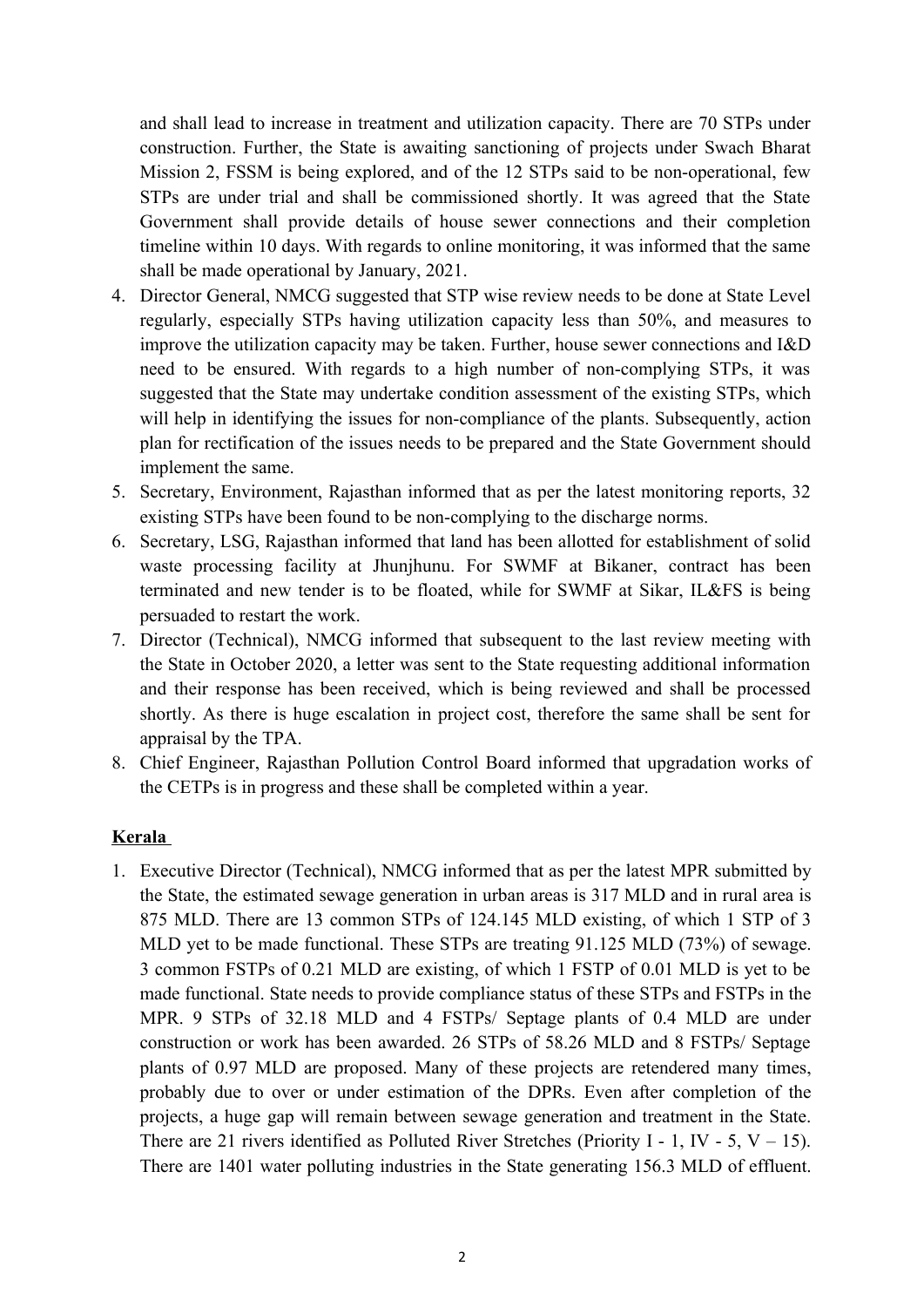5166 ETPs have been installed of which 5146 ETPs are complying. There are 8 CETPs of 124.25 MLD. 64 industrial units are connected to the CETPs. Capacity of the ETPs and compliance status of the CETPs needs to be provided. Kerala generates 3521 TPD of municipal solid waste and 1837 TPD of waste is processed. With regards to the Action Plan for control of coastal pollution, the State is preparing Terms of Reference for engaging the institution for preparation of Action Plan. For reuse of treated water, possibility of utilizing the treated effluent for irrigation, gardening, industries, construction and recharge are being explored. The DPR for tertiary treatment of effluents of STP at Muttathara is ready and in TS stage.

- 2. Senior Consultant, NMCG informed that as per the NGT order of 26.09.2020, the States were required to submit their respective Action Plans for control of coastal pollution to CPCB by end of November, 2020. However, Kerala is yet to even engage the agency for preparation of their Action Plan.
- 3. Principal Secretary, Environment, Kerala informed that many of the sewage treatment projects are in proposal stage and these shall be taken-up by the Local Bodies, for which new representatives have now taken over after the recent elections.
- 4. Member Secretary, Kerala Pollution Control Board (KPCB) presented the status of STPs, FSTPs and industrial pollution in the Polluted River Stretches. With regard solid waste management, it was informed that the State generates 3521 TPD of solid waste, of which 2844 TPD is processed and there is a gap of 677 TPD in treatment. 8 Waste to Energy plants are proposed for bridging the gap. In rural areas, vermin-composting and compost pits are functional. Environmental Compensation is being imposed for defaulting areas. With regard to coastal pollution, KPCB has detailed discussion with Kerala Coastal Zone Management Authority and National Centre for Coastal Research. Survey in 3-4 districts has already been carried out by KPCB for verifying the establishments within 5 kms. landward areas of the coastal zone.
- 5. Managing Director, Kerala Water Authority (KWA) informed that 70% works of the 5 MLD STP at Medical College, Thiruvanthapuram has been completed and the remaining shall be completed by  $15<sup>th</sup>$  January 2021. With regards to addressing the pollution of river Karamana, it was informed that one STP of 107 MLD at Muttathara is operational at 70- 80% capacity and 116 short term works are being implemented by KWA, out of which 72 works are complete, 35 works are nearing completion and balance 9 works are to be completed within a month. As a part of long term plan, 2 blocks are to be connected to the STP existing at Muttathara and shall be completed within a year. With regards to the additional STP requirement, the same is being taken up under Rebuild Kerala initiative, and 40% of the corporation area not covered under sewerage network shall be covered under the initiative.
- 6. Principal Secretary, LSG (Urban), Kerala informed that in addition to the 7 Waste to Energy plants in big cities, for the remaining 87 municipalities and 173 adjoining panchayats, a World Bank project is being taken up by the State and the issue of solid waste in Kerala shall be streamlined within 1-2 years. E-waste and hazardous waste management are being dealt separately and the details shall be submitted shortly. It was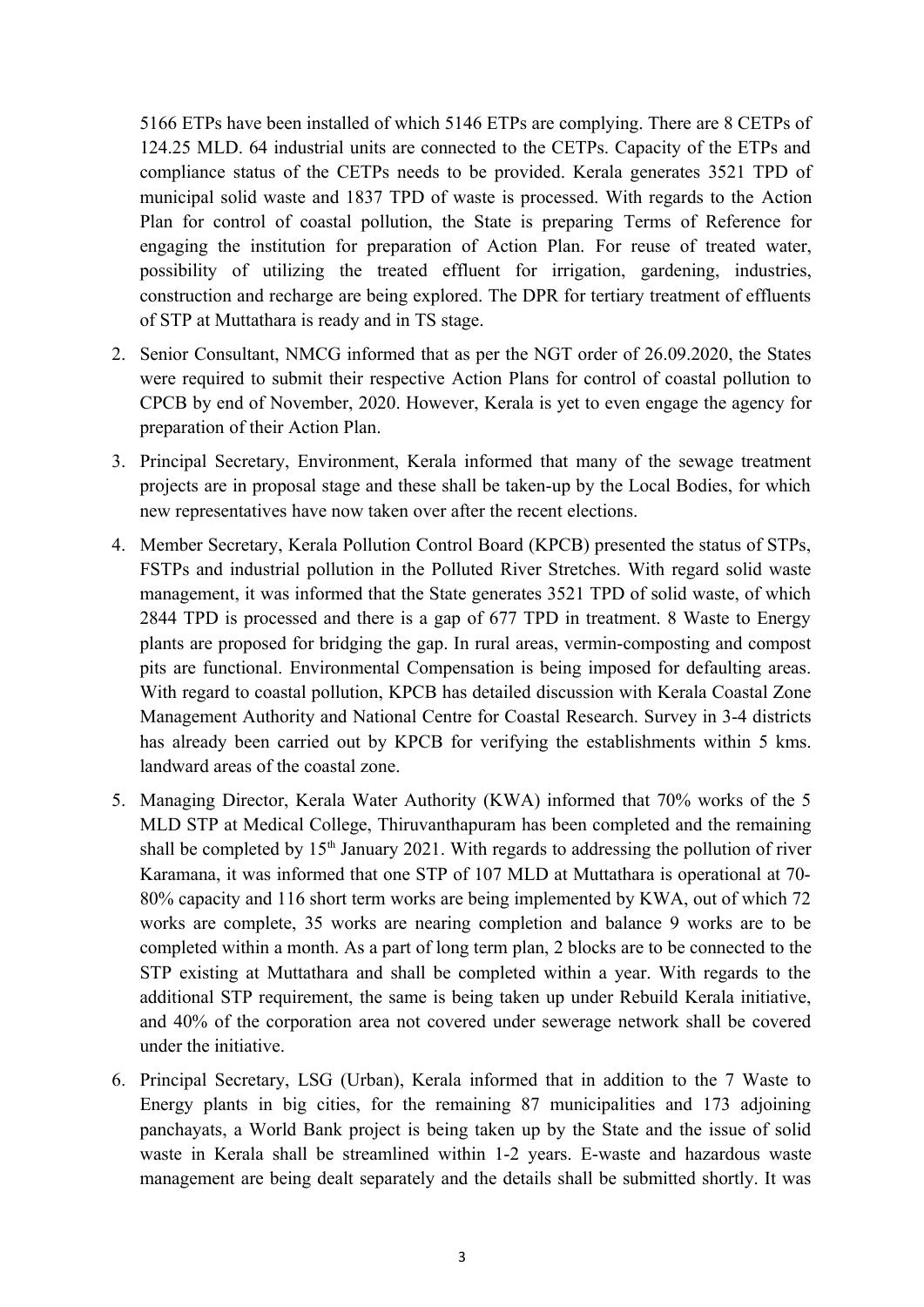suggested that while the Plan for abatement pollution in the coastal zones can exist as a segmented plan, however an integrated plan comprising of solid and liquid waste management for the entire State may be required for implementation and its direct impact on the environment. Further, it was informed that the comprehensive action plan on the matter shall be submitted within two weeks.

7. Director General, NMCG directed the State to submit consolidated report to NMCG after due verification of the data.

The meeting ended with thanks to the Chair.

\*\*\*\*\*